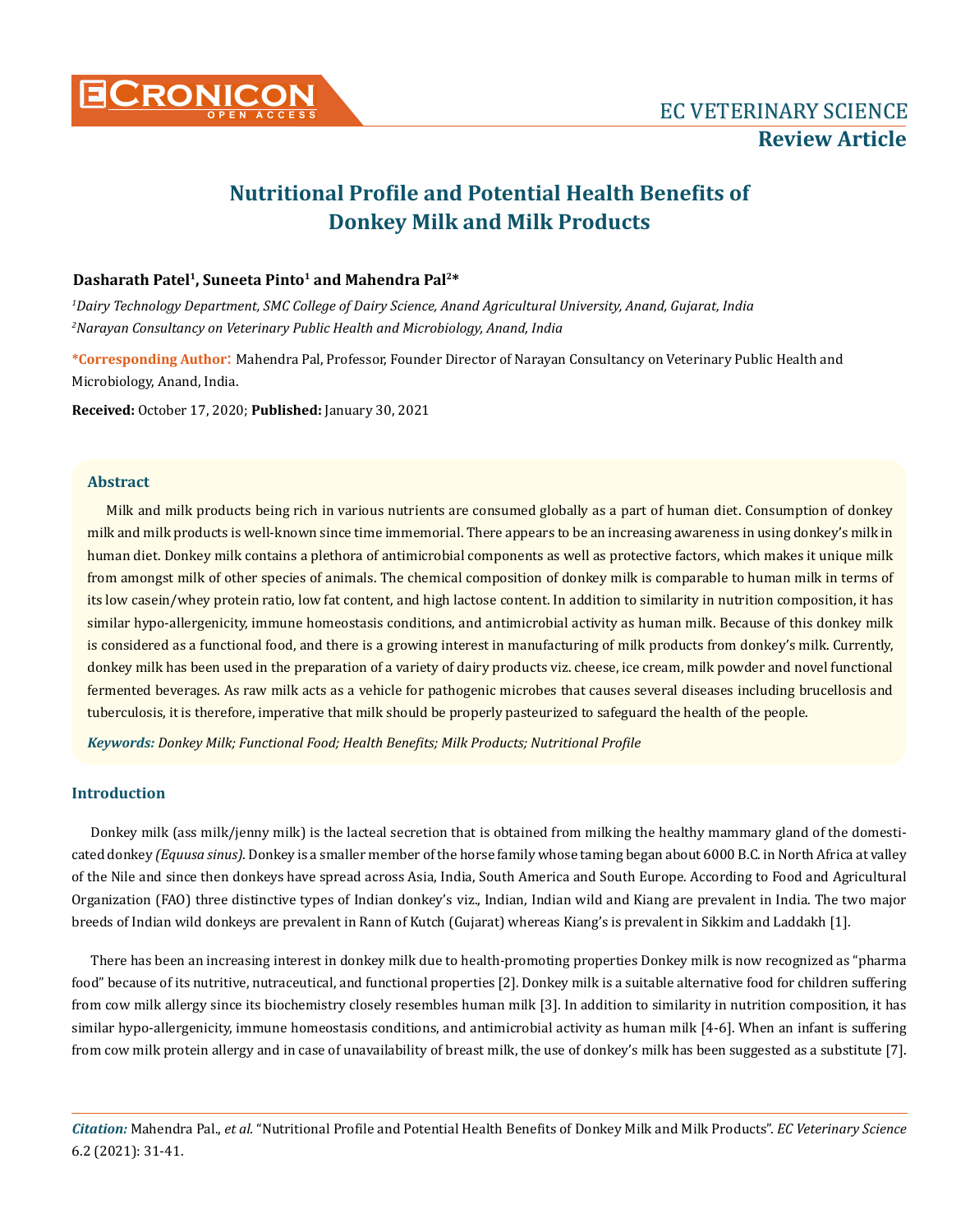Moreover, the organoleptic characteristics of donkey milk is similar to human milk making it more palatable and tolerable to infants [8- 13]. Because of its anti-microbial, hypo-allergic and anti-aging properties, it is beneficial for the patients of inflammatory bowel diseases, Crohn's disease and ulcerative colitis [14].

In India, the price of donkey milk that is sold in the market varies from Rs 2000 to Rs 7000 per liter. The National Research Centre on Equines (NRCE) is planning to start marketing donkey milk of Halari breed in Hisar, Haryana [15]. Because of the interest in donkeys milk, in order to guarantee a safe product of high quality it is necessary to pasteurize the milk in order to safeguard the health of the people. Giribaldi and co-investigators [16] tested the efficacy of a new small-scale high-temperature short-time (HTST) pasteurizer (72°C for 15s) prototyped by them on donkey milk. The HTST apparatus was able to reduce the total bacteria count, and to completely eradicate *Enterobacteriaceae*. *Bacillus cereus*, when present, was decreased with low efficiency. They reported that the HTST device could be safely applied to pasteurize donkey milk. This communication is an attempt to present a brief review on the nutritional profile and potential health benefits of donkey milk and milk products.

#### **Chemical composition**

The chemical composition of donkey milk is comparable to human milk in terms of its low casein/whey proteins ratio, low fat content as well as high lactose content [5]. Because of its acceptable organoleptic properties as well as close resemblance to human milk [8] and low allergenic properties, donkey milk is has been suggested as an alternative for infants affected by cow milk protein allergy [10,41].

The totals solids (TS) content of donkey milk is lower than bovine milk as well as human milk. The average TS content of donkey milk is 9.5 g/100 mL which is lesser than that found in human milk  $(11.7 g/100 \text{ mL})$  and cow's milk  $(12.5 g/100 \text{ mL})$  [17,18]. The density of donkey milk ranged from 1.004  $\pm$  0.002 and that of whole cow milk ranged from 1.043  $\pm$  0.002 g mL<sup>-1</sup> at 21°C [19]. Donkey milk has a lower calorific value in comparison to human and bovine milk. The calorific value of donkey milk is 40 kcal/100 g versus 62 kcal and 65 kcal/100g for human and bovine milk, respectively [20].

## **Protein**

Donkey milk has a lower total protein content (about 1.63 to 1.7 g/100 mL) compared to cow milk [21]. The average total protein content of human is  $1.42$  g/100 mL. The casein content of donkey milk is 0.66 to 0.7 g/100 mL of milk, which is slightly higher than that of human milk which contains about 0.4g casein/100 ml [21,22]. The whey protein content in donkey milk is 0.64 g/100 ml which is very similar to human milk i.e. 0.76 g/100 ml [20,21]. The casein micelles in donkey milk have a higher diameter (295  $\pm$  11 nm) and lower absolute zeta potential  $(-15.4 \pm 0.5 \text{ mV})$  compared to that of bovine casein micelles. This is mainly attributed to the fact that donkey milk contains low levels of κ-casein. Donkey casein micelles contain a higher proportion of β-casein i.e. 51% that makes it less hydrated [23].

The casein to whey protein ratio in donkey milk was well as donkey milk powder is 70.3:100. The cholesterol content in donkey milk was 8.6 mg/100g [24]. The average casein/whey protein ratio of donkey milk is 1.3 with values ranging from 0.66 to 1.33 which is lower than that of bovine milk [14,25]. Because of its low casein: whey protein ratio consumption of donkey milk leads to formation of a softer clot which results in a better digestibility. The low casein/whey protein also plays an important role in the sensitization to cow milk protein fraction, reducing the allergenic capacity. It has been reported that the lower the value of casein/whey protein ratio, the lower the allergenic capacity [26]. The casein: whey protein ratio in donkey milk is 1.1, while that of cow milk is 4.6. The casein: whey protein ratio of donkey milk is around four times lower than that of cow milk [22].

The low allergenicity of donkey milk can mainly be ascribed to the presence of lower proportion of  $\kappa$ - and  $\alpha S1$ -caseins.  $\kappa$ - and  $\alpha S1$ caseins are the major allergens of cow milk [27]. The essential amino acid content in donkey milk is higher in comparison to bovine milk

*Citation:* Mahendra Pal., *et al.* "Nutritional Profile and Potential Health Benefits of Donkey Milk and Milk Products". *EC Veterinary Science*  6.2 (2021): 31-41.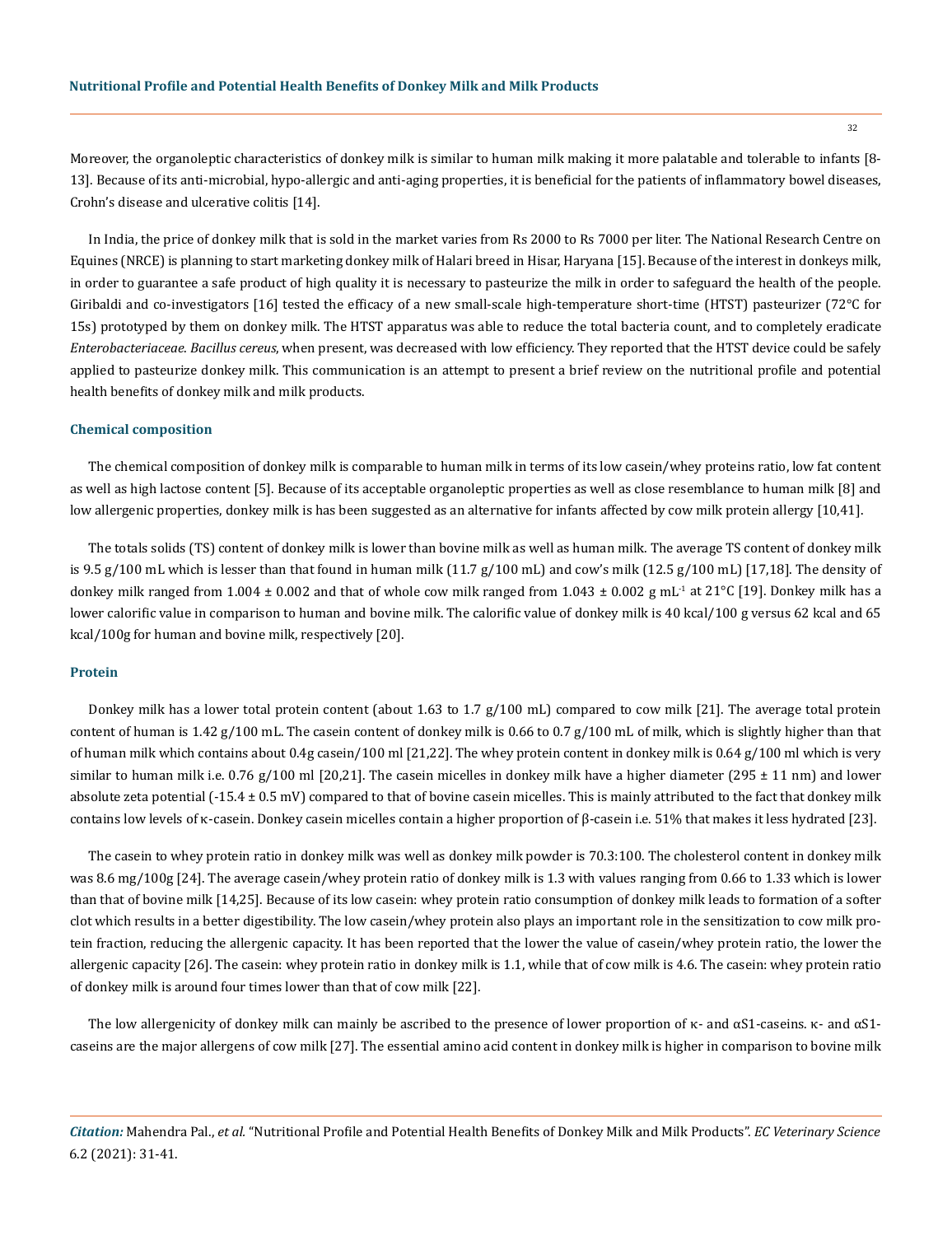[14]. Beta-casein is the main fraction in donkey milk 0.37 g/100 mL, respectively), which is very similar to human milk i.e. about 0.27  $g/100$  ml [28,29]. Beta-lactoglobulin is absent in breast milk [30] but present donkey milk (about 0.27  $g/100$  mL [28,31].

#### **Carbohydrates**

Donkey milk has similar lactose content to human milk i.e. about 7 g/100g [18,32]. The high content of lactose in donkey milk is accountable for its good palatability. Lactose assists in intestinal absorption of calcium and phosphorus. These salts are important for bone mineralization in infants as well as in the prevention of osteoporosis [33]. Because of presence of high lactose content, donkey milk is a good growth medium for potentially probiotic strains of *L. rhamnosus* and wields a good influence on gut health [34]. Donkey milk contains sialylated oligosaccharides, which have antimicrobial and prebiotic effect, and capacity to stimulate the immune system [35].

## **Minerals**

The average ash content in donkey milk is 0.36% [18], which is slightly higher than human milk (about 0.22%). The average ash content of cow's milk is about 0.76% [21]. The lower amount of minerals in donkey milk decreases the load of minerals in the kidneys of infants. The calcium, phosphorus, and magnesium content in donkey milk is higher than that present in human milk but lower than that present in cow's milk. The average sodium content of donkey milk is 118 mg/kg compared to 346 mg/kg in cow milk [19]. The sodium and potassium contents in donkey milk are comparable to those reported for human milk [18,36]. The average calcium, potassium, magnesium and phosphorus content in donkey milk is 329, 271, 37.3 and 104 mg/kg, respectively that is much lower compared to the average calcium, potassium, magnesium, and phosphorus content in cow milk, which is 1340, 1490, 111 and 481 mg/kg, respectively [19].

#### **Fat**

There is a wide variation in the reported average fat percentage in donkey milk, which ranges from 0.50% to 1.7%. However, these values are much lower compared to the average fat percentage of human and bovine milk, which is 3.1% and 3.7%, respectively [18,20].

Donkey milk and human milk fat have a higher proportion of unsaturated fatty acids (UFAs). It has been reported that the UFAs of donkey and human milk is about 43 and 55 g/100 g of fat, respectively. These values are way higher than that present in cow's milk which contains about 29 g UFAs/100 g of fat. The saturated fatty acid content in donkey milk is similar to that of human milk i.e. about 57 and 45  $g/100 g$  fat, respectively which is much lower than that of cow milk at 71  $g/100 g$  [22,37]. The ratio of unsaturated fatty acids to saturated fatty acids in donkey milk is 0.75, which is lower than that of human milk i.e. 1.22 but higher than that of cow's milk i. e. 0.41.

Donkey milk is a good source of essential fatty acids. Donkey milk fat contains a high level of both linoleic (C18:2) and linolenic (C18:3) acids, which is about 9.0 g 100 g<sup>-1</sup> and 5.1 g 100 g<sup>-1</sup> of total fatty acids, respectively. Donkey milk and donkey milk powder is rich in essential amino acids, fatty acids, and taurine content [24].

The average diameter of milk fat globules in donkey milk is 1.92 microns which is much lower than that present in bovine milk. The average diameter of bovine milk fat is more than double the average globule size of donkey milk fat globules. Because of the smaller size fat globules it contributes to a large surface area for lipase action, which could be one of the reasons for higher digestibility of donkey milk [38].

#### **Enzymes**

Enzymes in donkey milk have some distinctive features, such as bactericidal property that distinguishes donkey milk from milks of other mammals [39].

*Citation:* Mahendra Pal., *et al.* "Nutritional Profile and Potential Health Benefits of Donkey Milk and Milk Products". *EC Veterinary Science*  6.2 (2021): 31-41.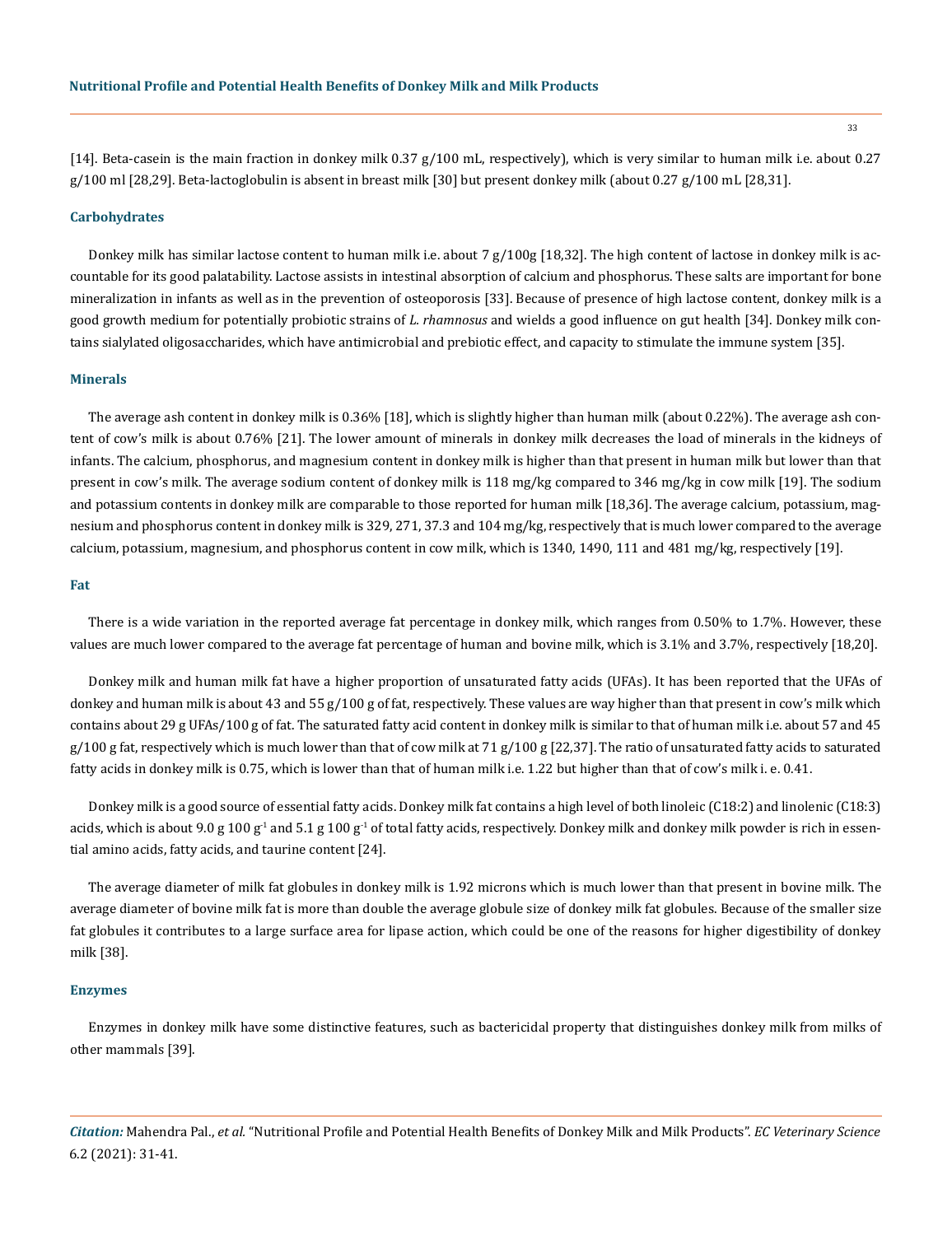The microbial inhibitory activity in donkey milk is very high compared to milk of other mammals. This has been ascribed to presence of high level of lysozyme and lactoferrin in donkey's milk [40]. The high content of lysozyme (1.0 g/L) in donkey milk is responsible for the low bactericidal concentration [7]. The concentration of lysozyme in donkey milk has been reported to be as high as 4000 mg/ L [17,20]. The lactoferrin content in donkey's milk is about two times higher than that reported for bovine milk [39]. The microbial content of donkey milk was only  $10^4$  cfu/ml [34].

## **Vitamins**

Donkey milk is rich in vitamin C whereas the vitamins A and E and other water-soluble vitamins is much lower in comparison to that reported for cow's milk [31]. The average vitamin C content is 5,700 mg/100 mL in donkey milk which comparable to that of human milk, which is about 5,600 mg/100 mL. The average vitamin C content in cow's milk is about 1,500 mg/100 mL [42,43]. A higher vitamin D content (2.3 mg/100 mL ± 0.86) (about 92 UI) was reported in Amiata donkey milk. This value is much higher than average values reported for bovine and human milk (0.03 mg/100 mL) [37,44].

## **Donkey milk products**

There is an increased interest in donkey milk because of its healing properties as well as similarity to human milk. Because of this donkey milk is considered as a functional food and there is a growing interest in manufacturing milk products from donkey milk [34]. Donkey milk has been used in manufacture of a variety of dairy products viz. cheese, ice cream, milk powder, fermented milk products, etc.

Donkey milk exhibits poor thermal stability. Sedimentation was detected even at low temperatures i.e. on heating at 75°C for 10 minutes. Due to its poor colloidal stability and presence of high calcium environment; donkey casein micelles are more sensitive to heat treatment than whey protein [23]. A combination of heat treatment along with high pressure processing (HPP) has been suggested to improve the shelf life of donkey milk. Treating pasteurized milk with HPP extends the shelf life of donkey milk up to 30 d when stored at 4°C [45].

### **Cheese**

Manufacture of cheese from donkey milk is very challenging, because of its poor clotting activity. This has been attributed to the low total solids content and lower proportion of casein content in donkey milk especially κ-casein, which produces a very weak gel and does not allow formation of a firm curd on renneting [12]. Presence of low fat content of donkey milk can negatively affect the texture and flavor of the cheese produced [8]. In order to improve the curd firmness, D'Alessandro and co-workers [46] fortified donkey milk with microbial transglutaminase (MTGase). MTGase was added simultaneously with rennet (42°C) in acidified milk (pH 6.3). It was found that the addition of MTGase with rennet resulted in better curd firmness and more retention of casein in cheese compared to control.

Iannella [47] manufactured donkey milk cheese using pure camel chymosinas clotting agent. The yield of fresh cheese was 3.32%. The total solids content of the fresh cheese after 12h in molds was 35.65%. The pH of cheese after 30 minutes from the production was low at 5.34) which provided a good protection against pathogens agents. Galassi and others [48] investigated the possibility of the use of ass's milk as substitute for lysozyme. Nine Italian hard cheeses made by incorporating lysozyme obtained from hen egg white (1.6g hens egg white/100 kg latte). These samples were compared to nine hard cheeses prepared by addition of asses milk (10L asses milk/500 kg di latte), as a lysozyme source. They reported a lower cheese yield at 24 hour in cheese prepared by addition of ass's milk but no difference were found in clotting time and curd-firming time between both the types of cheeses. There was no perceptible difference in sensory attributes between both the types of cheeses.

Sampaio [49] studied the clotting process using donkey milk and a plant aspartic protease-cyprosin, obtained from *Cynara cardunculus* flowers and compared it with clotting ability of microbial rennet. Clotting activity of cyprosin in combination with addition of 0.1%

*Citation:* Mahendra Pal., *et al.* "Nutritional Profile and Potential Health Benefits of Donkey Milk and Milk Products". *EC Veterinary Science*  6.2 (2021): 31-41.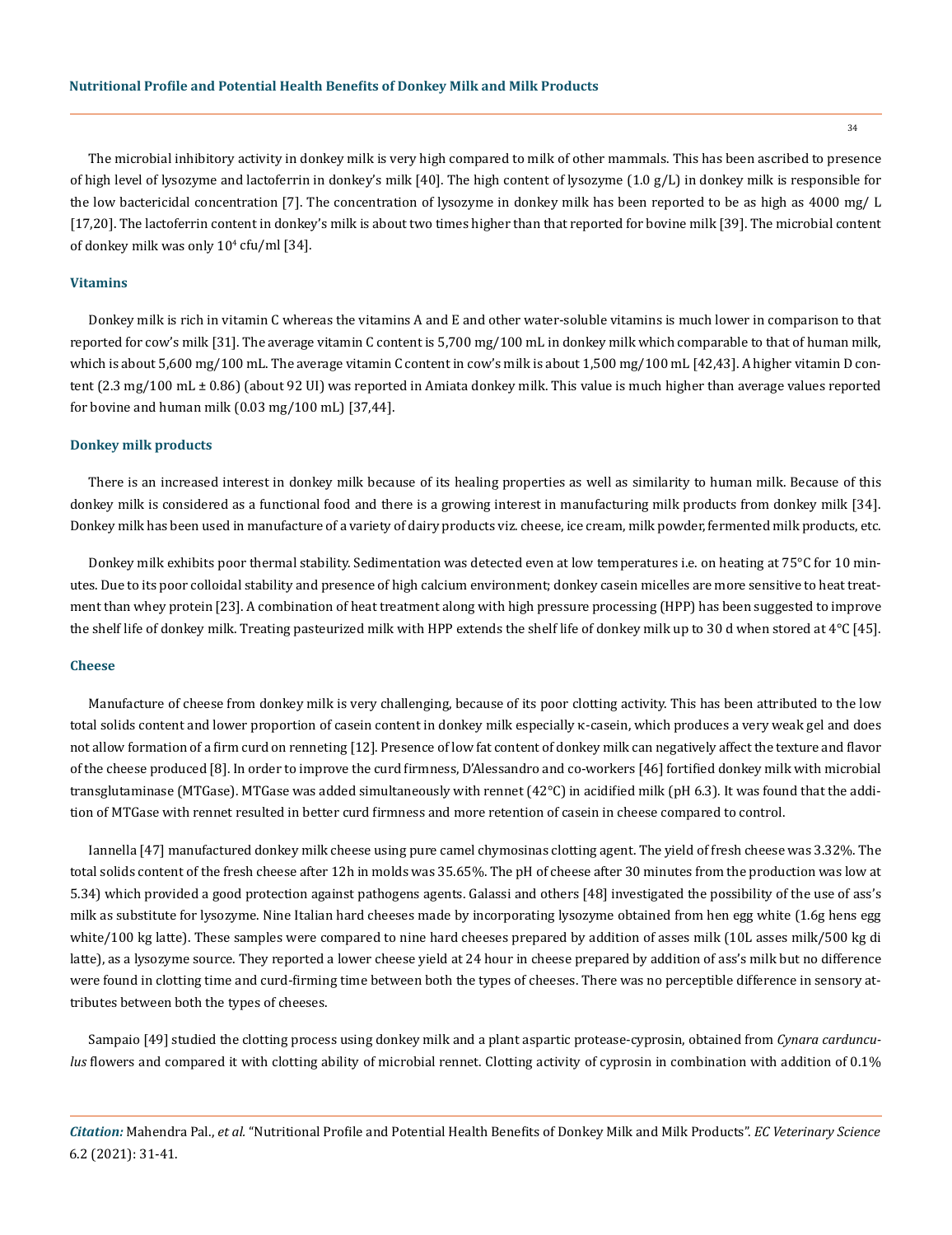(w/v) CaCl<sub>2</sub> was more effective compared to microbial rennet. Niro and co-investigators [50] tested the effectiveness of donkey milk as a substitute to hen's egg white lysozyme in averting cheese blowing in Italian Grana cheeses. Use of cow-donkey mixed milk showed good microbiological and sensory quality. The authors suggested the use of donkeys' milk as a new technological approach in hard cheese making, aimed at avoiding late-blowing defects.

A novel cheese manufactured from a blend of donkeys' and caprine milk (60: 40% v/v) was prepared. The fully ripened cheese was classified as a high-fat, extra-hard cheese, with high sodium (29.97 g.kg<sup>-1</sup>), magnesium (3.07 g.kg<sup>-1</sup>) and potassium (4.70 g.kg<sup>-1</sup>) content. Medium-chain fatty acids accounted for 18.21% of the total fatty acid content. *Escherichia coli, Salmonella* spp., *Enterobacteriaceae*, coagulase-positive staphylococci, *Listeria monocytogenes, Bacillus cereus*, *Clostridium perfringens* as well as moulds were under the limit of detection in all analyzed samples. The mature cheese was very salty with strong pronounced creamy, fatty and acidic taste with a moderately hard and crumbly texture [51]. Donkey milk cheese from a Martina Franca ass was prepared from calf rennet and compared with cheese made from cow milk. The donkey cheese had a unique and pleasant flavour, which was different from that of control [52].

The effect of jenny milk as an inhibitor of late blowing defect in cheese which is caused by clostridia and coliforms in ewe cheese making was studied. Semi-hard cheese was manufactured by addition of 0.5L donkey milk to 45L bovine milk. After a ripening period of 60d a significant decreased in coliform bacteria count was observed in cheese containing jenny milk compared to cheese prepared without addition of donkey milk. The authors recommended that addition of jenny milk in cheese making is a novel method which may have a significant effect in preventing growth of spore-forming clostridia strains [53]. A procedure for cheese making from donkey milk was established for producing fresh cheese prototypes from donkey milk. The cheese yield was 5.9% yield with a pH of 6.12 pH. The dry matter, fat and protein content of the cheese was 32.4%, 2.1% and 18.5 % respectively. The donkey milk cheese had a high content of β-casein. The flavor of the cheese was found to acceptable [54].

## **Ice cream**

Strawberry flavoured ice cream was prepared from donkey milk added with two strains of lactic acid bacteria which were reported to have probiotic properties viz. *Lactobacillus plantarum* 998 and *Bifidobacterium adolescentis* ATCC15703. The ice cream had very low fat levels with an overrun of around 24.7 ± 1.2%. During 4 months of storage at -20°C there was a decrease in vitamin C content. However, no changes were found in the total phenols and the antioxidant capacity of the ice cream. The viable probiotic bacteria count was over 9 log CFU/g throughout the period of storage [55].

#### **Donkey milk powder**

Since donkey milk has lower fat and cholesterol content and contains a suitable calcium phosphorus ratio and is resistant to oxidation donkey milk and donkey milk powder is good supplementary of cow milk and for infant milk powder [24].

Optimization of spray fluid bed dried donkey milk powder from dwarf grey breed was done using different combinations of concentrations of lecithin and temperatures. It was reported that the optimum values of lecithin concentration and inlet air temperature were 0.68% and 57°C, respectively. Freeze drying was carried out at -51°C and 0.043 milli bar pressure for 35.5h after freezing of milk at -20°C for 24h. The proximate composition of freeze dried donkey milk powder was almost similar to that of raw donkey milk. The handling and reconstitution properties of the freeze dried donkey milk powder were better compared to spray fluid bed dried donkey milk powder [56].

Donkey milk of two breeds namely dwarf grey and large white was characterized and it was found that dwarf grey breed donkey milk was more suitable for powder production. This was because of the higher amount of physico-chemical (particle size, protein) and nutritional composition (lysozyme, Ca, B3, cysteine, omega 3) present in such type of milk [57]. In order to obtain an "extra-grade" milk powder from donkey milk concentrate it was suggested that the maximum allowed inlet air temperature should be 173.5°C [58].

*Citation:* Mahendra Pal., *et al.* "Nutritional Profile and Potential Health Benefits of Donkey Milk and Milk Products". *EC Veterinary Science*  6.2 (2021): 31-41.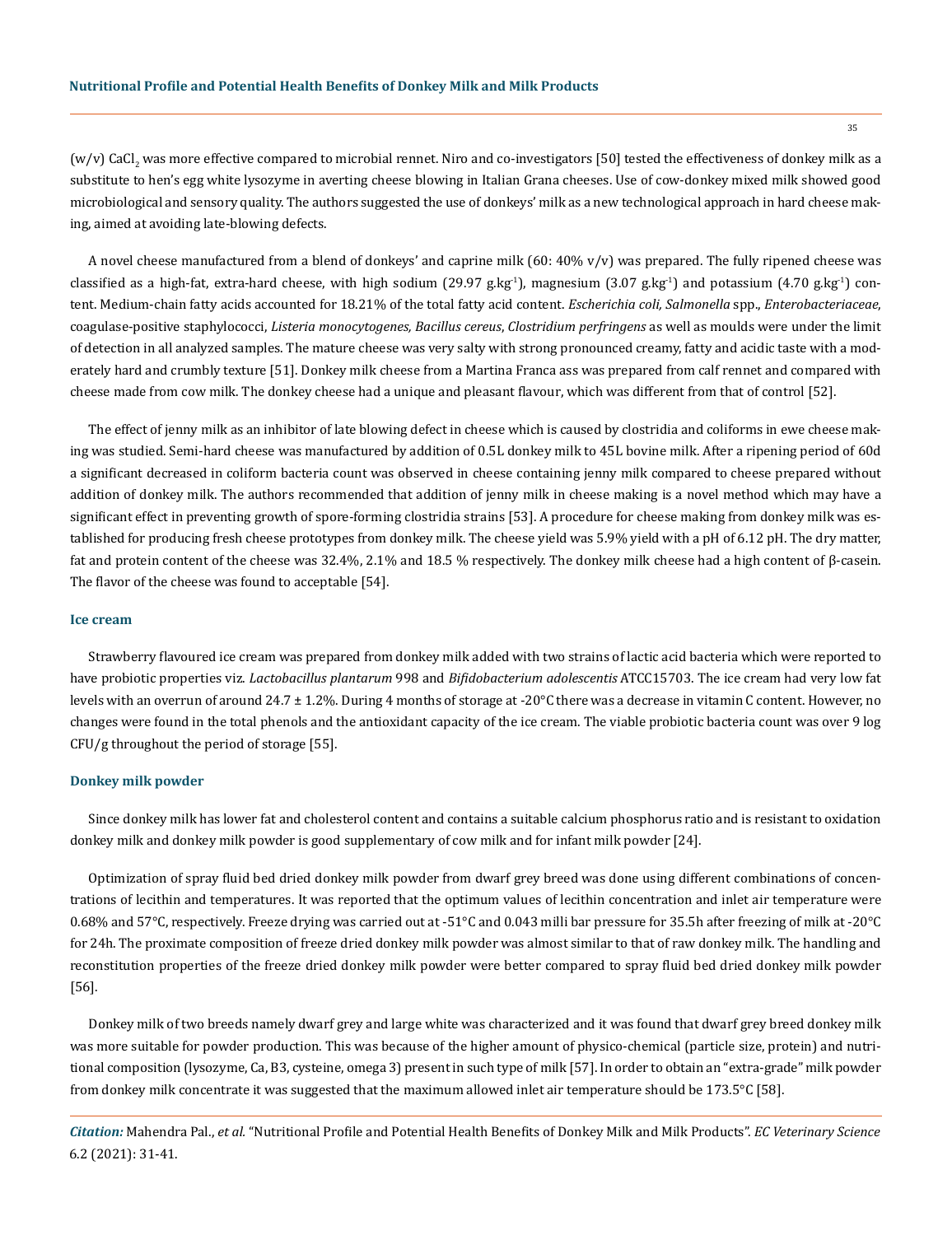Donkey milk subjected to heat treatment at 85°C showed greater loss of activity of lysozyme and beta-lactoglobulin. The lysozyme and beta-lactoglobulin levels decreased by 60% and 87%, respectively. There was a 100% decrease in lactoferrin content heat treatments higher than 65°C. At temperatures lower than 85°C lysozyme was found to be present at comparable concentrations in raw and heat-treated milk [59]. Spray drying process resulted in a significant decrease in lysozyme activity (58% of residual activity) and β-lactoglobulin content (6.43 mg/mL in fresh milk vs 5.51 mg/mL in spry-dried milk). The decrease in lysozyme activity and beta-lactoglobulin content was due to the high temperature to which donkey milk is subjected [60].

The concentration or antimicrobial activity of lysozyme the in jenny (donkey) milk remained unaffected by condensation and pasteurization process. The antimicrobial activity of donkey milk lysozyme was as effective as the antimicrobial activity of synthetic antibiotics against some gram-positive strains and also against the gram-negative strain *X. campestris* [61].

#### **Fermented milk products**

Donkey milk is recently gaining attention due to its nutraceutical properties. Because of its low casein content it forms a very weak gel and difficult to convert into cheese, hence, the production of fermented milks from donkey milk could be another way to increase the shelf life of donkey milk.

Carminati and co-workers [62] identified and characterized culturable and cultivable acidifying and thermoduric LAB microbiota present in donkeys milk. It has been reported that *Lactobacillus plantarum* strains might be a good candidates in the production of a novel type of fermented milk from donkey milk not only because of its probiotic potential but also because of its ability in enhancing the growth of *Streptococcus thermophilus*. Both the cultures viz. *S. thermophilus and L. plantarum* had the ability to acidify donkey milk within24 h at 37°C. The fermented donkey milks had an average pH value of 2.91 ± 0.16 and 1.78 ± 0.66, respectively. Both *S. thermophilus* and *L. plantarum* were highly resistant to lysozyme. The minimum bactericidal concentration > 6.4 mg lysozyme/mL for 100% of *S. thermophilus* and 96% of *L. plantarum* was observed [63]*.*

Coppola and co-workers [34] showed that ass's milk is an excellent choice for preparation of probiotic beverages. They examined the effectiveness of heat treatment on microbiological and biochemical quality of ass's milk (Martina Franca breed) and its effects on the growth of 4 different strains of *Lactobacillus rhamnosus*. They observed low bacterial counts (about 4 x 10<sup>4</sup> CFU/mL) in raw machine milk samples that were attributed to the high levels of lysozyme. The pH values remained stable during 15 days of storage. The ass's milk demonstrated to be a good growth medium for potentially probiotic strains of *L. rhamnosus*. Chaivari and others [64] investigated the possibility of producing a fermented beverage from donkey's milk using the probiotic bacterial strains *Lactobacillus rhamnosus* AT 194, CLT 2/2, and *Lactobacillus casei* LC 88, isolated from Parmigiano Reggiano cheese and recommended a technology for production of a fermented beverage from donkey's milk.

Yogurt prepared using a mixture of donkey-ovine milk (70:30) was most preferred based on its texture as well as acidity (P < 0.05) from amongst different ratios studied. However, there was no significant  $(P < 0.05)$  improvement in taste and colour of the product [65]. Different probiotic strains of *Lactobacillus* spp. (*L. acidophilus, L. bulgaricus, L. paraplantarum, L. plantarum, L. pentosus and L. rhamnosus*) were capable to grow in donkey milk, as confirmed by the high microbial count (> 9 log colony forming units/ml) and low pH values when donkey milk was inoculated with these strains of *Lactobacillus* for 48h signifying the prospect of using donkey milk as a growth medium for several probiotic strains [70]. Perna and co-workers [66] manufactured a probiotic yogurt (*Lactobacillus acidophilus, Lactobacillus casei*) from donkey milk (YP) and standard yogurt (YC) and investigated their functional features during the storage up to 30d at 4°C. The lactose content gradually decreased in both yogurts during storage. At 30 days of storage the lactose content was 2.36% and 2.10% in YC and YP, respectively. During storage of both yogurt types, the antioxidant activity increased, however, YP showed a higher antioxidant activity than YC.

*Citation:* Mahendra Pal., *et al.* "Nutritional Profile and Potential Health Benefits of Donkey Milk and Milk Products". *EC Veterinary Science*  6.2 (2021): 31-41.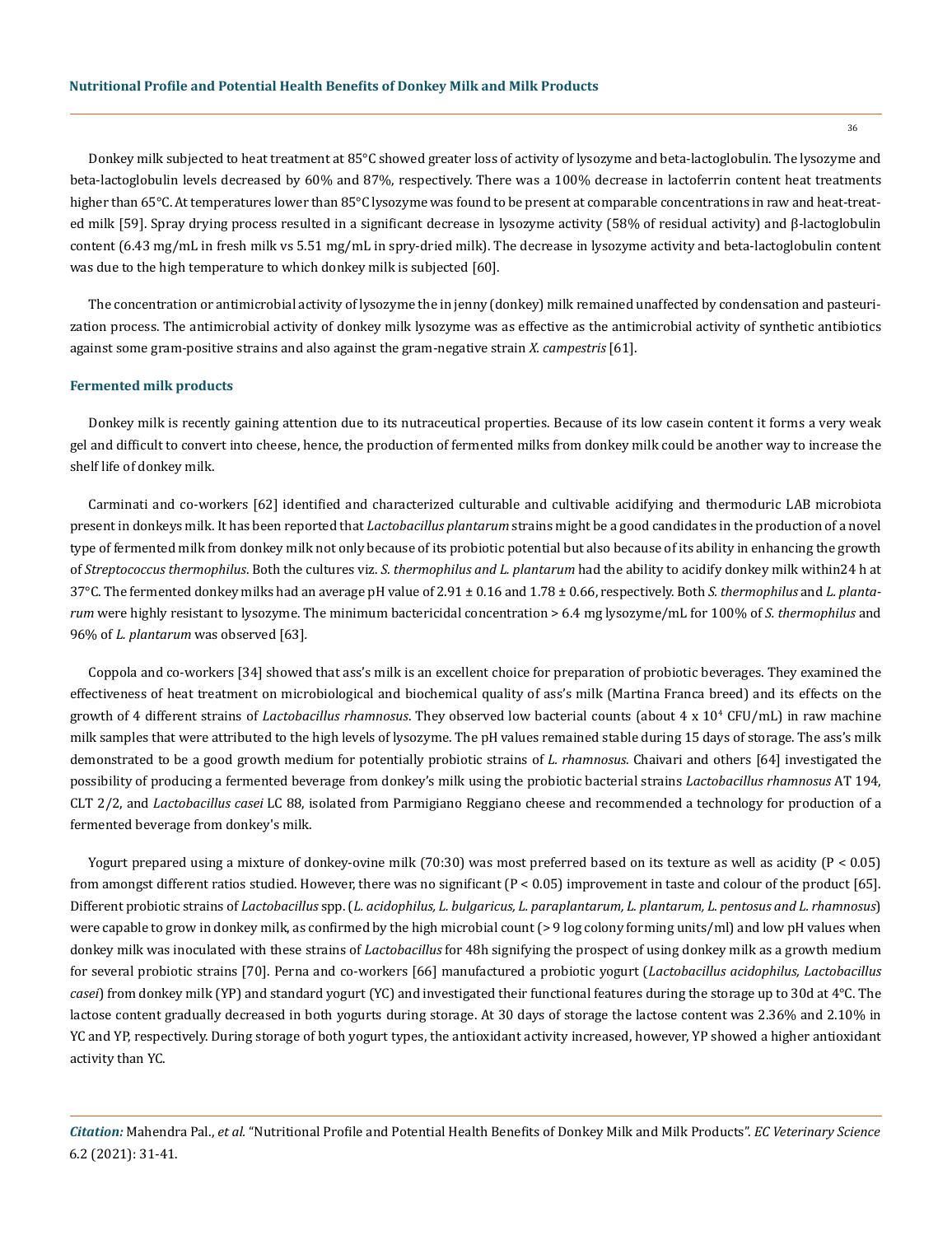Salakidou and co-investigators [67] manufactured a yogurt beverage from donkey milk using a symbiotic starter culture for Bulgarian yogurt from selected probiotic strains of *Lactobacillus delbrueckii ssp. Bulgaricus* BB18 and *Streptococcus thermophilus.* The beverage was stored for 15 days at +4 $^{\circ}$ C – + 6  $^{\circ}$ C. During refrigerated storage, the content of free amino acids in the yogurt beverage increased to 632.50  $mg$  kg<sup>-1</sup> on day 15. In a study conducted by Tidona and others [68] incorporated sunflower oil to donkey milk to manufacture a fermented beverage with low energetic intake and improved textural and health characteristics. The milk-based emulsion was fermented using two strains of *Streptococcus thermophilus* showing distinctive abilities. One of the strains (St 907) was used to produce ropy exopolysaccharide (EPS), whereas the other strain (St 563) was used to produce folic acid. There was a 10 times  $(2.03 \pm 0.17 \,\mu g/100 \,\text{mL})$  increase in folic acid content in the fermented beverage in comparison to that present in donkey milk  $(0.16 \pm 0.03 \,\mu g/100 \,\text{mL})$ .

Kefir prepared from donkey milk showed higher antioxidant activity, antibacterial activity and total phenolic content compared to cow milk kefir. However, the total flavonoid content of cow milk kefir was found to be higher than donkey milk kefir. The acceptability of cow milk kefir was found to be higher than donkey milk kefir. The authors suggested that donkey milk kefir be an alternative nutrient for consumers [69].

# **Conclusion**

Donkey milk is a rich source of various vitamins, minerals, omega fatty acids, and immunoglobulins. It is easily digestible and well suited to nourish infants who are not breastfed. It is also very suitable for children who are allergic to cow milk protein. Donkey milk possesses several medicinal and cosmetic properties. It is used to manufacture several dairy products, such as ice cream, cheese, milk powder, yoghurt, and others. It is emphasized to undertake additional studies on the nutritional and medicinal properties of donkey milk. Attempts should also be made to reduce the cost of donkey milk so that it can be easily accessible to the low income group of the people. There is a need to increase awareness on the use of donkey milk in our diet.

# **Conflict of Interest**

The authors declare that there is no conflict of interest regarding the manuscript.

# **Authors Contribution**

All authors have contributed equally during the manuscript preparation.

## **Bibliography**

- 1. Gupta AK., *et al.* ["Phenotypic clustering of Indian donkey population belonging to six agroclimatic regions".](https://www.hilarispublisher.com/abstract/phenotypic-clustering-of-indian-donkey-population-belonging-to-six-agroclimatic-regions-28716.html) *Journal of Biodiversity and [Endangered Species](https://www.hilarispublisher.com/abstract/phenotypic-clustering-of-indian-donkey-population-belonging-to-six-agroclimatic-regions-28716.html)* 5 (2017): 1-8.
- 2. Tafaro A., *et al.* ["Immunological properties of donkey's milk: its potential use in the prevention of atherosclerosis".](https://pubmed.ncbi.nlm.nih.gov/18220810/) *Current Pharmaceutical Design* [13.36 \(2007\): 3711-3717.](https://pubmed.ncbi.nlm.nih.gov/18220810/)
- 3. Carroccio A., *et al.* ["Intolerance to hydrolysed cow's milk proteins in infants: clinical characteristics and dietary treatment".](https://pubmed.ncbi.nlm.nih.gov/11069569/) *Clinical [and Experimental Allergy](https://pubmed.ncbi.nlm.nih.gov/11069569/)* 30.11 (2000): 1597-1603.
- 4. Muhe L., *et al.* ["The Butajira Rural Health Project in Ethiopia: mothers' perceptions and practices in the care of children with acute](https://pubmed.ncbi.nlm.nih.gov/12320383/)  respiratory infections". *[International Journal of Health Sciences](https://pubmed.ncbi.nlm.nih.gov/12320383/)* 5.3 (1994): 99-103.
- 5. [Salimei E and Fantuz F. "Equid milk for human consumption".](https://www.sciencedirect.com/science/article/abs/pii/S0958694611002937) *The International Dairy Journal* 24.2 (2012): 130-142.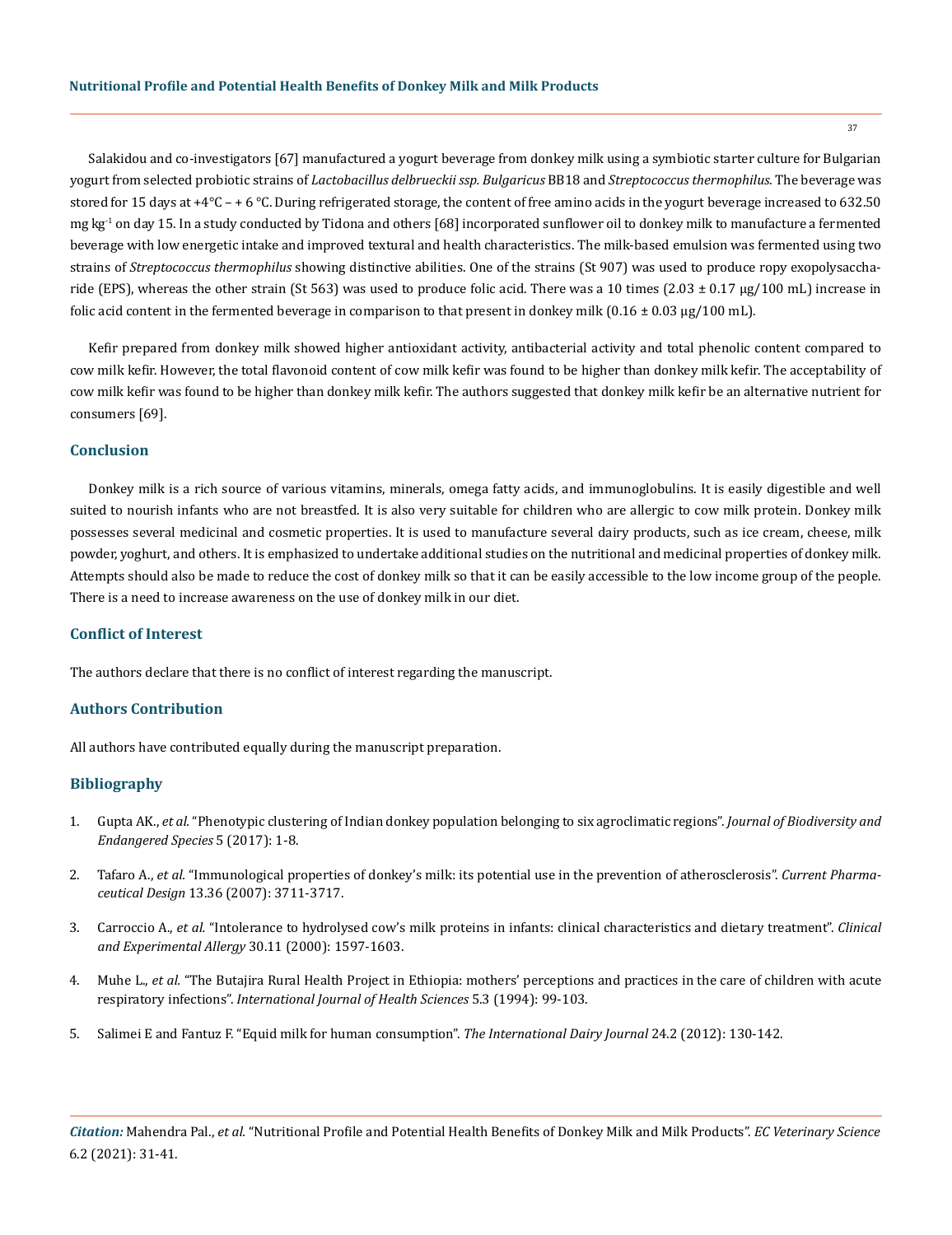- 6. [Jirillo F and Magrone T. "Anti-inflammatory and anti-allergic properties of donkey's and goat's milk".](https://www.researchgate.net/publication/263610939_Anti-inflammatory_and_Anti-Allergic_Properties_of_Donkey%27s_and_Goat%27s_Milk) *Endocrine, Metabolic and Immune* [14.1 \(2014\): 27-37.](https://www.researchgate.net/publication/263610939_Anti-inflammatory_and_Anti-Allergic_Properties_of_Donkey%27s_and_Goat%27s_Milk)
- 7. Polidori P., *et al.* ["Donkey milk production: state of the art".](https://www.researchgate.net/publication/41393868_Donkey_milk_production_State_of_the_art) *Italian Journal of Animal Science* 8.2 (2009): 677-683.
- 8. [Martemucci G and D'Alessandro AG. "Fat content, energy value and fatty acid profile of donkey milk during lactation and implications](https://pubmed.ncbi.nlm.nih.gov/22963037/)  for human nutrition". *[Lipids in Health and Disease](https://pubmed.ncbi.nlm.nih.gov/22963037/)* 11.1 (2012): 113-126.
- 9. Monti G., *et al.* ["Efficacy of donkey's milk in treating highly problematic cow's milk allergic children: An](https://pubmed.ncbi.nlm.nih.gov/17433003/) *In vivo* and *In vitro* study". *[Pediatric Allergy and Immunology](https://pubmed.ncbi.nlm.nih.gov/17433003/)* 18 (2007): 258-264.
- 10. Monti G., *et al.* ["Tolerability of donkey's milk in 92 highly-problematic cow's milk allergic children".](https://pubmed.ncbi.nlm.nih.gov/23158519/) *Journal of Biological Regulators [and Homeostatic Agents](https://pubmed.ncbi.nlm.nih.gov/23158519/)* 26.3 (2012): 75-82.
- 11. Trinchese G., *et al.* ["Human, donkey and cow milk differently affects energy efficiency and inflammatory state by modulating mito](https://pubmed.ncbi.nlm.nih.gov/26118693/)chondrial function and gut microbiota". *[Journal of Nutritional Biochemistry](https://pubmed.ncbi.nlm.nih.gov/26118693/)* 26.11 (2015): 1136-1146.
- 12. Marletta D., *et al.* "Donkey milk proteins: Digestibility and nutritional significance. Milk protein-From Structure to Biological Properties and Health Aspects". Gigli, I., Ed (2016): 199-209.
- 13. Murgia A., *et al.* ["Characterization of donkey milk and metabolite profile comparison with human milk and formula milk".](https://www.sciencedirect.com/science/article/abs/pii/S0023643816304819) *LWT- Food [Science and Technology](https://www.sciencedirect.com/science/article/abs/pii/S0023643816304819)* 74 (2016): 427-433.
- 14. Devi S., *et al.* ["Donkey milk: A very recent nutritional "Pharmafood".](https://www.researchgate.net/publication/326346958_Donkey_Milk_A_Very_Recent_Nutritional_%27Pharmafood) *Indian Dairyman* 70.7 (2018): 45-61.
- 15. [www.zeenews.india.com/india/india-to-soon-get-dairy-for-donkey-milk-one-litre-milk-may-sell-for-rs-7000](http://www.zeenews.india.com/india/india-to-soon-get-dairy-for-donkey-milk-one-litre-milk-may-sell-for-rs-7000)
- 16. Giribaldi M., *et al.* ["A preliminary assessment of HTST processing on donkey milk".](https://pubmed.ncbi.nlm.nih.gov/29056708/) *Veterinary Sciences* 4 (2917): 50.
- 17. Salimei E., *et al.* ["Composition and characteristics of ass's milk".](https://hal.archives-ouvertes.fr/hal-00890002/document) *Animal Research* 53.1 (2004): 67-78.
- 18. Martini M., *et al.* ["Amiata donkeys: fat globule characteristics, milk gross composition and fatty acids".](https://www.researchgate.net/publication/275924317_Amiata_Donkeys_Fat_Globule_Characteristics_Milk_Gross_Composition_and_Fatty_Acids) *Italian Journal of Animal Science*  [13.1 \(2014\): 123-126.](https://www.researchgate.net/publication/275924317_Amiata_Donkeys_Fat_Globule_Characteristics_Milk_Gross_Composition_and_Fatty_Acids)
- 19. Astolfia ML., *et al.* ["Comparative elemental analysis of dairy milk and plant-based milk alternatives".](https://www.sciencedirect.com/science/article/abs/pii/S0956713520302437) *Food Control* 116 (2020): 107327.
- 20. Guo H., *et al.* ["Composition, physiochemical properties, nitrogen fraction distribution, and amino acid profile of donkey milk".](https://www.sciencedirect.com/science/article/pii/S0022030207716491) *Journal of Dairy Science* [90.4 \(2007\): 1635-1643.](https://www.sciencedirect.com/science/article/pii/S0022030207716491)
- 21. Vincenzetti S., *et al.* ["Donkeys milk protein fractions characterization".](https://www.sciencedirect.com/science/article/abs/pii/S0308814607006279) *Food Chemistry* 2 (2008): 640-649.
- 22. Ragona G., *et al.* ["Amiata donkey milk chain: animal health evaluation and milk quality".](https://www.researchgate.net/publication/308466781_Amiata_Donkey_Milk_Chain_Animal_Health_Evaluation_and_Milk_Quality) *Italian Journal of Food Safety* 5.3 (2016): [173-178.](https://www.researchgate.net/publication/308466781_Amiata_Donkey_Milk_Chain_Animal_Health_Evaluation_and_Milk_Quality)
- 23. Luo J., *et al.* ["Thermal instability and characteristics of donkey casein micelles".](https://pubmed.ncbi.nlm.nih.gov/30884674/) *Food Research International* 119 (2019): 436-443.
- 24. Li L., *et al.* ["The nutritional ingredients and antioxidant activity of donkey milk and donkey milk powder".](https://www.researchgate.net/publication/321757350_The_nutritional_ingredients_and_antioxidant_activity_of_donkey_milk_and_donkey_milk_powder) *Food Science and Biotechnology* [27.2 \(2018\): 393-400.](https://www.researchgate.net/publication/321757350_The_nutritional_ingredients_and_antioxidant_activity_of_donkey_milk_and_donkey_milk_powder)
- 25. Tidona F., *et al.* "Gross composition and nutritional properties of donkey milk produced in Sicily. Composizionechimica e proprietànutrizionalidel latte di asinaprodotto in Sicilia". *Sci Tecn Latt Cas* 62.3 (2011): 217-221.
- 26. Lara-Villoslada F., *et al.* ["The balance between caseins and whey proteins in cow's milk determines its allergenicity".](https://pubmed.ncbi.nlm.nih.gov/15829656/) *Journal of Dairy Science* [88.5 \(2005\):1654-1660.](https://pubmed.ncbi.nlm.nih.gov/15829656/)

*Citation:* Mahendra Pal., *et al.* "Nutritional Profile and Potential Health Benefits of Donkey Milk and Milk Products". *EC Veterinary Science*  6.2 (2021): 31-41.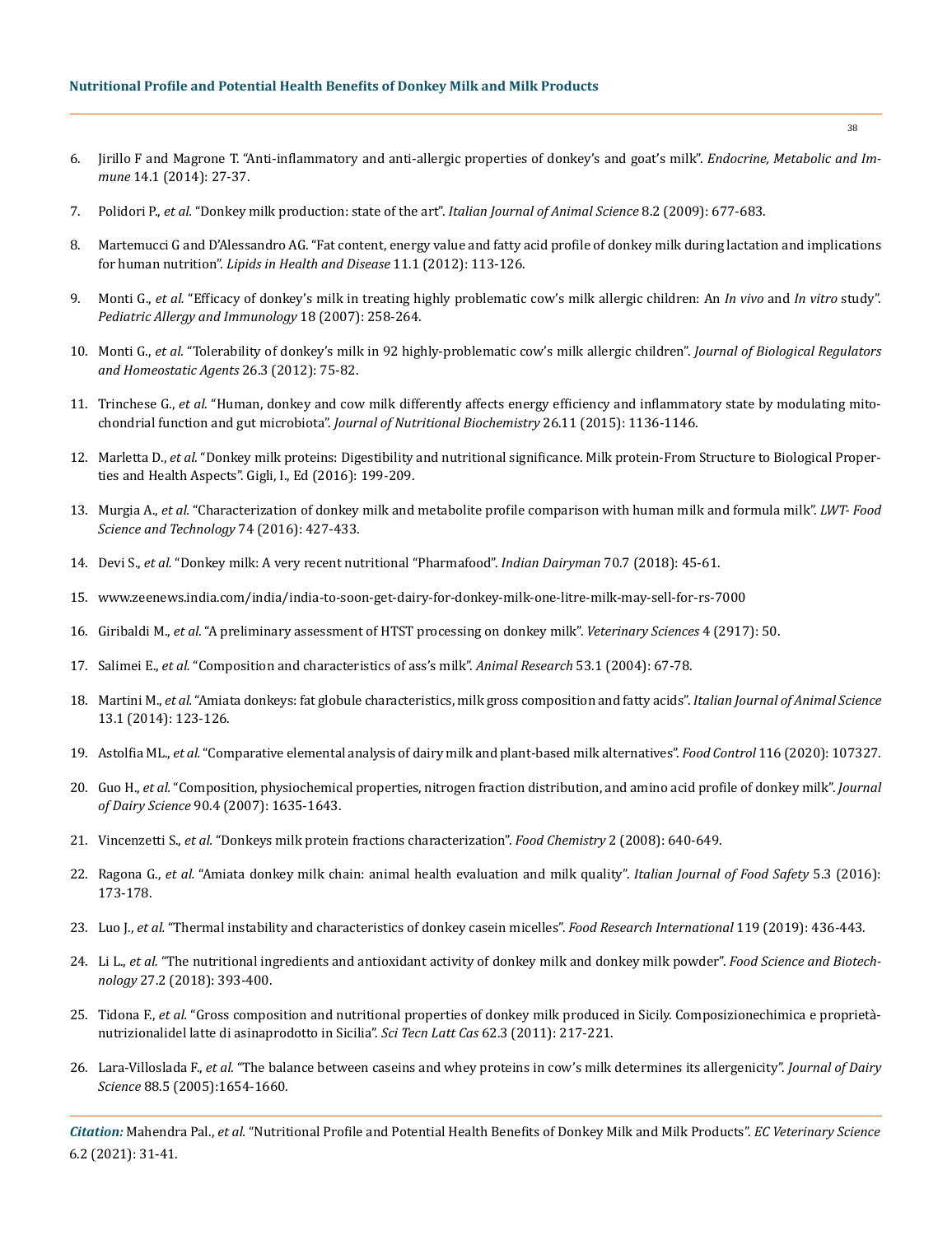- 27. Giorgis V., *et al.* "A case of work-related donkey milk allergy". *[The Journal of Investigational Allergology and Clinical Immunology](https://pubmed.ncbi.nlm.nih.gov/29939141/)* 28.3 [\(2018\): 197-199.](https://pubmed.ncbi.nlm.nih.gov/29939141/)
- 28. Caroli AM., *et al.* "lactoprotein profile and total proteasic activity of donkey milk". *Sci Tecn Latt Cas* 66.1-2 (2005): 11-16.
- 29. Chen Q., *et al.* ["Simultaneous quantification of a-lactalbumin and b-casein in human milk using ultra-performance liquid chroma](https://www.sciencedirect.com/science/article/abs/pii/S1570963916301157)[tography with tandem mass spectrometry based on their signature peptides and winged isotope internal standards".](https://www.sciencedirect.com/science/article/abs/pii/S1570963916301157) *Biochimica et Biophysica Acta* [1864.9 \(2016\): 1122-1130.](https://www.sciencedirect.com/science/article/abs/pii/S1570963916301157)
- 30. Bertino E., *et al.* ["Detailed proteomic analysis on DM: insight into its hypoallergenicity".](https://pubmed.ncbi.nlm.nih.gov/20036899/) *Frontiers in Bioscience* 2 (2010): 526-536.
- 31. Claeys W., *et al.* ["Consumption of raw or heated milk from different species: an evaluation of the nutritional and potential health ben](https://www.sciencedirect.com/science/article/abs/pii/S0956713514000607)efits". *Food Control* [42 \(2014\): 188-201.](https://www.sciencedirect.com/science/article/abs/pii/S0956713514000607)
- 32. [Ballard O AND Morrow AL. "Human milk composition: nutrients and bioactive factors".](https://www.ncbi.nlm.nih.gov/pmc/articles/PMC3586783/) *Pediatric Clinics of North America* 60.1 (2013): [49-74.](https://www.ncbi.nlm.nih.gov/pmc/articles/PMC3586783/)
- 33. Areco V., *et al.* ["Dietary and pharmacological compounds altering intestinal calcium absorption in humans and animals".](https://pubmed.ncbi.nlm.nih.gov/26466525/) *Nutrition [Research Reviews](https://pubmed.ncbi.nlm.nih.gov/26466525/)* 28.2 (2015): 83-99.
- 34. Coppola R., *et al.* ["Behaviour of Lactobacillus rhamnosus strains in ass's milk".](https://www.researchgate.net/publication/228543521_Behaviour_of_Lactobacillus_rhamnosus_strains_in_ass%27_milk) *Annals of Microbiology* 52.1 (2002): 55-60.
- 35. Orlandi M., *et al.* ["Sialylated oligosaccharides in mare and ass milk: preliminary results".](https://www.mattioli1885journals.com/index.php/progressinnutrition/article/view/5148) *Progress in Nutrition* 18 (2016): 283-287.
- 36. Fantuz F., *et al.* ["Donkey milk concentration of calcium, phosphorus, potassium, sodium and magnesium".](https://www.researchgate.net/publication/271560123_Donkey_milk_concentration_of_calcium_phosphorus_potassium_sodium_and_magnesium) *The International Dairy Journal* [24.2 \(2012\): 143-145.](https://www.researchgate.net/publication/271560123_Donkey_milk_concentration_of_calcium_phosphorus_potassium_sodium_and_magnesium)
- 37. [Picciano MF. "Representative values for constituents of human milk".](https://pubmed.ncbi.nlm.nih.gov/11236731/) *Pediatric Clinics of North America* 48.1 (2001): 263-264.
- 38. Martini M., *et al.* "The macrostructure of milk lipids: the fat globules". *[Critical Reviews in Food Science and Nutrition](https://www.tandfonline.com/doi/abs/10.1080/10408398.2012.758626?journalCode=bfsn20)* 56.7 (2016): [1209-1221.](https://www.tandfonline.com/doi/abs/10.1080/10408398.2012.758626?journalCode=bfsn20)
- 39. Malacarne M., *et al.* ["Protein and fat composition of mare's milk: some nutritional remarks with reference to human and cow's milk".](https://www.sciencedirect.com/science/article/abs/pii/S0958694602001206)  *[The International Dairy Journal](https://www.sciencedirect.com/science/article/abs/pii/S0958694602001206)* 12 (2002): 869-877.
- 40. Silvia V., *et al.* ["Donkey's milk protein fractions characterization".](https://www.sciencedirect.com/science/article/abs/pii/S0308814607006279) *Food Chemistry* 106.2 (2008): 640-649.
- 41. Polidori P., *et al.* ["Use of donkey milk in cases of cow's milk protein allergies".](https://www.researchgate.net/publication/281441780_Use_of_Donkey_Milk_in_Cases_of_Cow%27s_Milk_Protein_Allergies) *The International Journal* 4.3 (2015): 175.
- 42. Moltó-Puigmartí C., *et al.* ["Effects of pasteurization and high-pressure processing on vitamin C, tocopherols and fatty acids in mature](https://www.sciencedirect.com/science/article/abs/pii/S0308814610006539)  human milk". *Food Chemistry* [124.3 \(2011\): 697-702.](https://www.sciencedirect.com/science/article/abs/pii/S0308814610006539)
- 43. Vincenzetti S., *et al.* ["Effects of lyophilization and use of probiotics on donkey's milk nutritional characteristics".](https://www.researchgate.net/publication/230867132_Effects_of_Lyophilization_and_Use_of_Probiotics_on_Donkey%27s_Milk_Nutritional_Characteristics_Effects_of_Lyophilization_and_Use_of_Probiotics_on_Donkey%27s_Milk_Nutritional_Characteristics) *International Journal [of Food Engineering](https://www.researchgate.net/publication/230867132_Effects_of_Lyophilization_and_Use_of_Probiotics_on_Donkey%27s_Milk_Nutritional_Characteristics_Effects_of_Lyophilization_and_Use_of_Probiotics_on_Donkey%27s_Milk_Nutritional_Characteristics)* 7 (2011): 1-16.
- 44. Weir RR., *et al*[. "Environmental and genetic factors influence the vitamin D content of cows' milk".](https://pubmed.ncbi.nlm.nih.gov/27995834/) *Proceedings of the Nutrition Society*  [76.1 \(2017\):76-82.](https://pubmed.ncbi.nlm.nih.gov/27995834/)
- 45. Giacometti F., *et al.* ["Shelf life of donkey milk subjected to different treatment and storage conditions".](https://pubmed.ncbi.nlm.nih.gov/26995124/) *Journal of Dairy Science* 99.6 [\(2016\): 4291-4299.](https://pubmed.ncbi.nlm.nih.gov/26995124/)
- 46. D'Alessandro AG., *et al.* ["Production of cheese from donkey milk as influenced by addition of transglutaminase".](https://www.researchgate.net/publication/336068239_Production_of_cheese_from_donkey_milk_as_influenced_by_addition_of_transglutaminase) *Journal of Dairy Science* [102.12 \(2019\): 10867-10876.](https://www.researchgate.net/publication/336068239_Production_of_cheese_from_donkey_milk_as_influenced_by_addition_of_transglutaminase)

*Citation:* Mahendra Pal., *et al.* "Nutritional Profile and Potential Health Benefits of Donkey Milk and Milk Products". *EC Veterinary Science*  6.2 (2021): 31-41.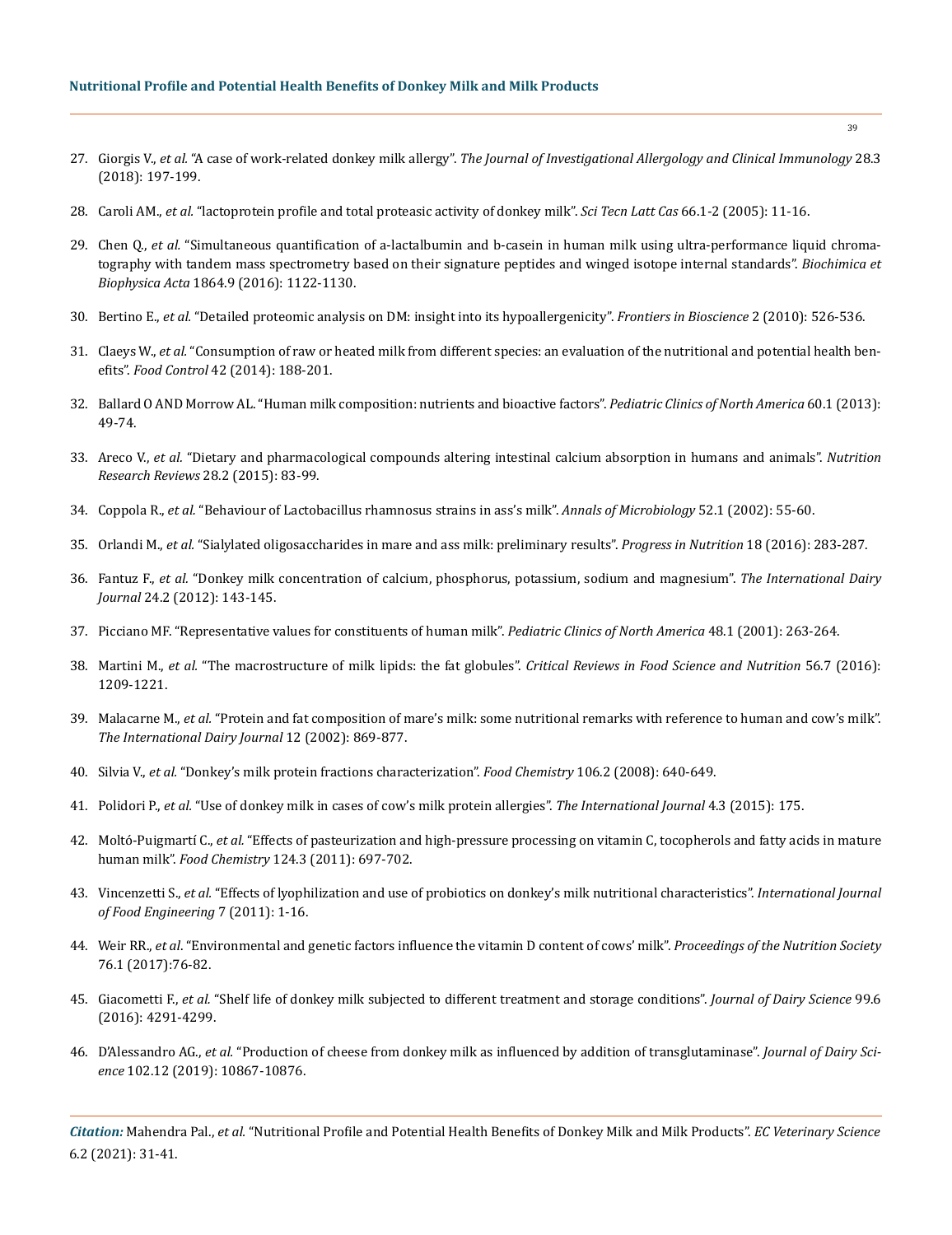- 47. [Iannella G. "Donkey cheese made through pure camel chymosin".](https://www.researchgate.net/publication/281494127_Donkey_cheese_made_through_pure_camel_chymosin) *African Journal of Food Science* 9.7 (2015): 421-425.
- 48. Galassi L., *et al.* ["Ass's milk as substitute of lysozyme from hen egg white in Italian hard cheese making: first results".](https://www.cabdirect.org/cabdirect/abstract/20123347283) *Scienza e Tecni[caLattiero-Casearia](https://www.cabdirect.org/cabdirect/abstract/20123347283)* 63.1 (2012): 73-79.
- 49. [Sampaio PN. "Cheese production by donkey's milk using an aspartic protease from plant origin".](https://scholars.direct/Articles/industrial-biotechnology/jib-1-001.pdf?jid=industrial-biotechnology) *Journal of Industrial Microbiology [and Biotechnology](https://scholars.direct/Articles/industrial-biotechnology/jib-1-001.pdf?jid=industrial-biotechnology)* 1.1 (2017): 1-6.
- 50. Niro S., *et al.* ["Technological use of donkey milk in cheese making".](https://onlinelibrary.wiley.com/doi/abs/10.1111/1471-0307.12342) *International Journal of Dairy Technology* 70.3 (2017): 439-442.
- 51. Šarić LĆ., *et al.* ["Characterization of extra-hard cheese produced from donkeys' and caprine milk mixture".](https://link.springer.com/article/10.1007/s13594-015-0261-2) *Dairy Science and Technology* [96.2 \(2016\): 227-241.](https://link.springer.com/article/10.1007/s13594-015-0261-2)
- 52. Faccia M., *et al.* ["Chemical sensory traits of fresh cheese made by enzymatic coagulation of donkey milk".](https://pubmed.ncbi.nlm.nih.gov/31877945/) *Foods* 9.1 (2010): 16.
- 53. Cosentino C., *et al.* "Jenny milk as an inhibitor of late blowing in cheese: A preliminary report". *Journal of Dairy Science* 96.6 (2013): 3547-3550.
- 54. Faccia M., *et al.* ["Technological attempts at producing cheese from donkey milk".](https://www.cambridge.org/core/journals/journal-of-dairy-research/article/abs/technological-attempts-at-producing-cheese-from-donkey-milk/8F2E052D1CAFABA8719118528B1DBF88) *The Journal of Dairy Research* 85.3 (2018): 327-330.
- 55. Tidona F., *et al.* ["Functional properties of a strawberry ice cream based on donkey milk and lactic acid bacteria".](https://www.researchgate.net/publication/320331452_Functional_Properties_of_a_Strawberry_Ice_Cream_Based_on_Donkey_Milk_and_Lactic_Acid_Bacteria) *Nutrition and Food [Science International Journal](https://www.researchgate.net/publication/320331452_Functional_Properties_of_a_Strawberry_Ice_Cream_Based_on_Donkey_Milk_and_Lactic_Acid_Bacteria)* 3.3 (2017): 32-36.
- 56. Divya V. "Development of Process Technology for Production of Instant Donkey Milk Powder (Doctoral dissertation, University of Agricultural Sciences GKVK, Bangalore,India) (2019).
- 57. Nayak M. "Development of process technology for production of donkey milk powder and its sorption behaviour studies for shelf-life prediction (Doctoral Dissertation, University of Agricultural Sciences Raichur,India) (2018).
- 58. Di Renzo GC., *et al.* ["Donkey milk powder production and properties compared to other milk powders".](https://www.researchgate.net/publication/257805512_Donkey_milk_powder_production_and_properties_compared_to_other_milk_powders) *Dairy Science and Technology*  [93.4-5 \(2013\): 551-564.](https://www.researchgate.net/publication/257805512_Donkey_milk_powder_production_and_properties_compared_to_other_milk_powders)
- 59. [Ozturkoglu‐Budak S. "Effect of different treatments on the stability of lysozyme, lactoferrin and β‐lactoglobulin in donkey's milk".](https://app.dimensions.ai/details/publication/pub.1041108083)  *[International Journal of Dairy Technology](https://app.dimensions.ai/details/publication/pub.1041108083)* 71.1 (2018): 36-45.
- 60. Vincenzetti S., *et al.* ["Effects of freeze-drying and spray-drying on donkey milk volatile compounds and whey proteins stability".](https://www.researchgate.net/publication/320397049_Effects_of_freeze-drying_and_spray-drying_on_donkey_milk_volatile_compounds_and_whey_proteins_stability)  *[Lebensmittel-Wissenschaft and Technologie](https://www.researchgate.net/publication/320397049_Effects_of_freeze-drying_and_spray-drying_on_donkey_milk_volatile_compounds_and_whey_proteins_stability)* 88 (2018): 189-195.
- 61. Cosentino C., *et al.* ["Effects of different heat treatments on lysozyme quantity and antimicrobial activity of jenny milk".](https://www.sciencedirect.com/science/article/pii/S0022030216302235) *Journal of Dairy Science* [99.7 \(2016\): 5173-5179.](https://www.sciencedirect.com/science/article/pii/S0022030216302235)
- 62. Carminati D., *et al.* ["Biotyping of cultivable lactic acid bacteria isolated from donkey milk".](https://pubmed.ncbi.nlm.nih.gov/24749686/) *Journal of and Letters in Applied Microbiology* [59.3 \(2014\): 299-305.](https://pubmed.ncbi.nlm.nih.gov/24749686/)
- 63. Turchi B., *et al.* ["Lactobacillus plantarum and Streptococcus thermophilus as starter cultures for a donkey milk fermented beverage".](https://pubmed.ncbi.nlm.nih.gov/28599175/)  *[International Journal of Food Microbiology](https://pubmed.ncbi.nlm.nih.gov/28599175/)* 256 (2017): 54-61.
- 64. Chiavari C., *et al.* ["Use of donkey's milk for a fermented beverage with lactobacilli".](https://www.researchgate.net/publication/41701610_Use_of_donkey%27s_milk_for_a_fermented_beverage_with_Lactobacilli) *Le Lait* 85.6 (2005): 481-490.
- 65. Tsakali E., *et al.* ["A Preliminary study on the development of donkey milk based fermented product".](https://limo.libis.be/primo-explore/fulldisplay?docid=LIRIAS1675306&context=L&vid=Lirias&search_scope=Lirias&tab=default_tab&lang=en_US&fromSitemap=1) *Scientific Reviews and Chemical Communications* [7.3 \(2018\): 115-121.](https://limo.libis.be/primo-explore/fulldisplay?docid=LIRIAS1675306&context=L&vid=Lirias&search_scope=Lirias&tab=default_tab&lang=en_US&fromSitemap=1)